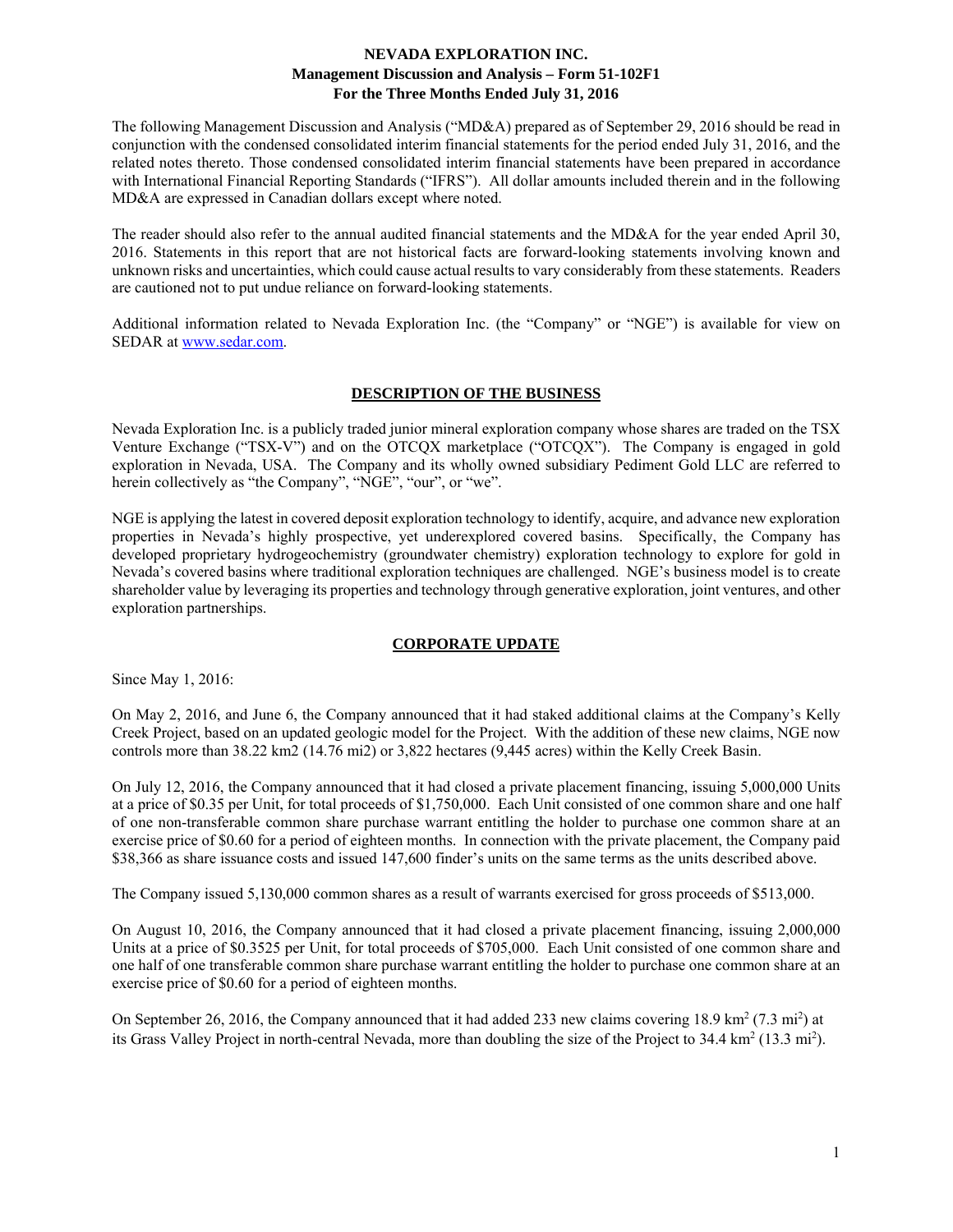# **LAND ACQUISITION AND MAINTENANCE**

On an ongoing basis, the Company evaluates the holding costs and results to date at each of its properties and periodically adjusts its land holdings to ensure that the Company focuses its resources on land with the highest exploration potential.

As of September 29, 2016, NGE directly holds 875 unpatented mining claims and other mineral interests in the following properties through its wholly owned US subsidiary Pediment Gold LLC:

| Project                   | <b>NGE Claims</b> |              | OTHER*                   | <b>Total</b> |
|---------------------------|-------------------|--------------|--------------------------|--------------|
|                           | <b>Claims</b>     | Area $(km2)$ | Area $(km2)$             | Area $(km2)$ |
| Grass Valley (GV)         | 425               | 34.4         |                          | 34.4         |
| South Grass Valley (SGVA) | 264               | 22.1         |                          | 22.1         |
| Kelly Creek (KC)          | 180               | 21.6         | 16.6                     | 38.2         |
| Hot Pot (HP)              |                   |              | 8.8                      | 8.8          |
| Awakening (AW)            | 6                 | 0.5          | $\overline{\phantom{0}}$ | 0.5          |
| TOTAL                     | 875               | 78.6         | 25.4                     | 104          |

\*Leased private lands and interest in claims on BLM land held by third parties.

## **EXPLORATION RISK MANAGEMENT STRATEGY**

NGE manages exploration risk by focusing exploration resources in specific, planned stages on each property. If the results from one stage are positive, then NGE allocates funds to the next stage. If at any stage, results are negative, NGE drops the property from further consideration. NGE's staged exploration strategy assures that properties showing positive results move aggressively through the exploration pipeline.

NGE's exploration stages include:

- Regional reconnaissance using the most recent understanding of gold deposit formation and our collective exploration experience to project range-front geology into adjacent, shallowly covered areas.
- − Hydrogeochemistry: NGE then uses its proprietary hydroprobe sampling technology to collect systematic hydrogeochemistry samples across areas already shown to be prospective based on samples collected from existing springs and wells. NGE uses the data to develop a computerized hydrogeochemistry model of each target.
- − Acquisition: NGE acquires the mineral rights covering prospective targets showing large areas of highly anomalous hydrogeochemistry. If a target of exploration interest is on BLM land that is open to location (available), NGE locates mineral claims. If a target lies on private land, NGE completes a title review to determine mineral title ownership, and then endeavours to negotiate an agreement with the owner.
- − Surface Geochemistry: NGE may complete detailed soil, vegetation, and/or soil gas sampling across areas demonstrating prospective hydrogeochemistry to detect the possible vertical migration of gold and trace-elements from the underlying bedrock into the soils above. The use of surface geochemistry allows NGE to confirm the presences of anomalous levels of gold and other trace elements in a secondary medium in addition to in the groundwater.
- − Gravity Geophysics: NGE uses detailed gravity geophysics to provide valuable information about the depth to bedrock across a property. Gravity data can suggest areas of strong changes in the relief or composition of the underlying bedrock, which can be indicative of underlying fault zones and alteration that often control the location of gold mineralization.
- − Air Magnetics: NGE uses detailed air magnetic geophysics to provide information on the locations and types of rocks, fault zones, and hydrothermal alteration that generally accompany large gold deposits.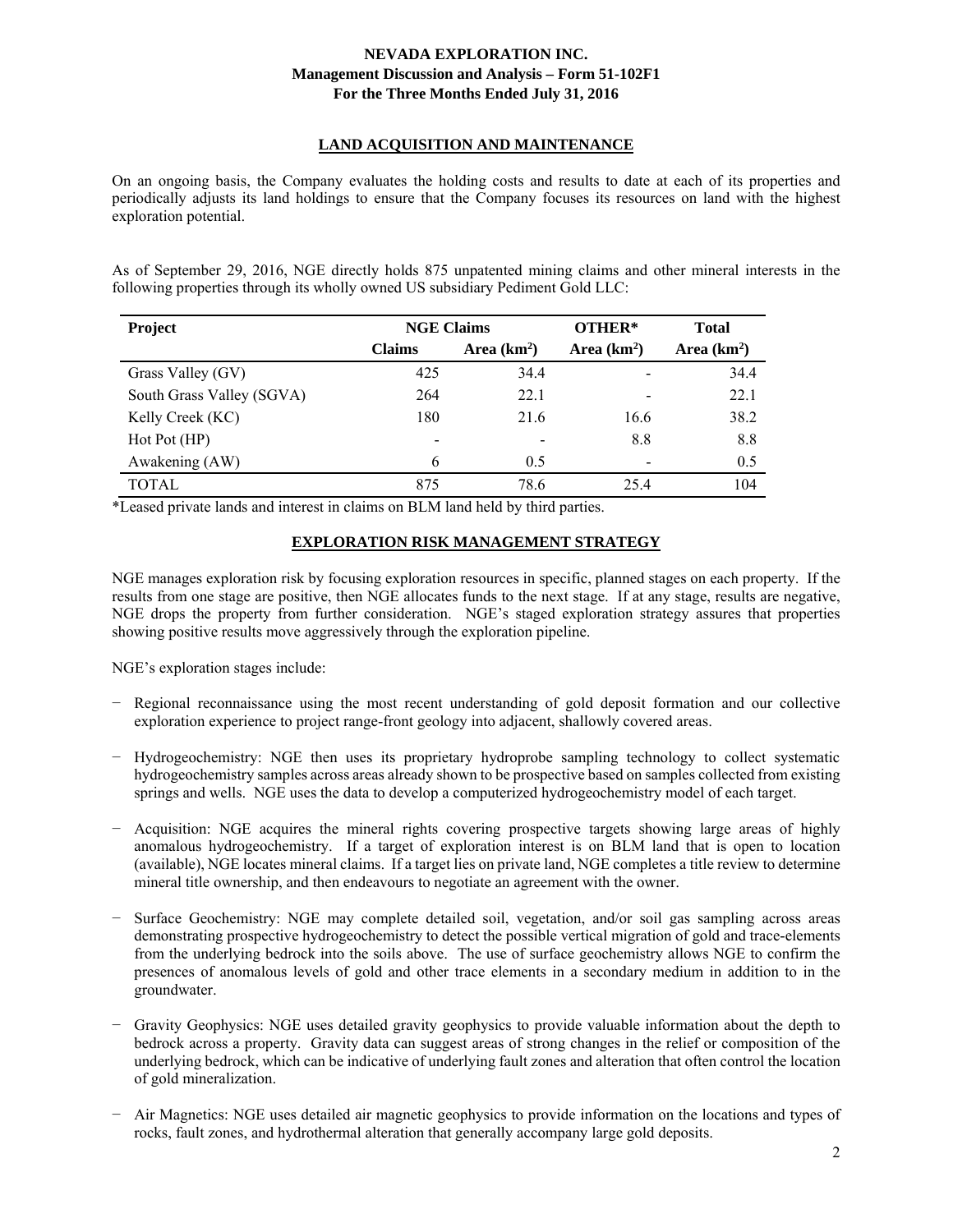− Seismic Geophysics: NGE uses seismic geophysics, where appropriate, to identify deep-seated, steeply-dipping fault zones that can be projected into the near surface environment. Major, high-angle structures are important since they provide a potential conduit or 'plumbing' system for potential gold-bearing, hydrothermal fluids to access near-surface areas and deposit gold.

Drilling: where properties successfully pass through the above exploration stages, NGE uses drilling to test for: (1) shallow bedrock (< 1,000ft beneath the surface); (2) structures or faults in bedrock that may source potential mineralization; (3) bedrock that has been altered by hydrothermal fluids; (4) anomalous concentrations of gold and associated trace-elements in bedrock; and (5) sufficiently sized target to reasonably contain an economic resource. NGE evaluates drilling results based on these criteria to determine whether or not to continue to maintain each property and commit further exploration expenditures towards them.

### **MINERAL EXPLORATION PROPERTIES**

### *Grass Valley (GV)*

The Grass Valley Project is located 90 km (55 miles) southwest of Carlin in Lander County, Nevada, along the western side of Grass Valley, approximately 16 kilometres (10 mi) south of Barrick Gold Corp.'s Cortez Pipeline property, one of the world's largest and lowest cost gold mines. The Company has a 100% interest in 425 claims (34.4 km<sup>2</sup>) at Grass Valley.

The Grass Valley project was identified and acquired in 2012 as a result of a hydrogeochemistry sampling program completed as part of a generative Exploration Agreement with McEwen Mining Inc. For the first two years of the project McEwen Mining Inc. controlled the project and advanced it by: collecting rock, soil, and vegetation geochemistry samples; mapping the exposed range front geology in the context of the regionally important structural controls; completing a detailed gravity geophysics survey; acquiring and reprocessing historic seismic geophysical data; and drilling one stratigraphic test drill hole.

The combined exploration dataset has confirmed that this Project represents a compelling new gold exploration target with significant upside in a region of Nevada known for large, world class gold deposits.

In 2014, McEwen Mining Inc. elected to withdraw from the Exploration Agreement, and NGE now holds a 100% interest in the Project.

### *South Grass Valley (SGV)*

The South Grass Valley Project is located in Lander County, north-central Nevada, approximately 50 kilometres (32 miles) south southwest of Barrick Gold Corp.'s Cortez Pipeline property. The Company has a 100% interest in 264 claims (22.1 km<sup>2</sup>) at South Grass Valley.

### *Kelly Creek (KC)*

As at July 31, 2016, the Company's Kelly Creek Project consists of 389 unpatented mining claims, 209 of which are leased by the Company from Genesis Gold Corporation through a Mining Lease and Option to Purchase Agreement (the "Genesis Agreement"), and 180 of which are held directly by the company, together covering approximately 38.2  $km^2$ .

The Kelly Creek project area is located in the prolific Kelly Creek Basin, between multi-million-ounce gold deposits on the north (Twin Creeks, Getchell, Turquoise Ridge and Pinson) and south (Lone Tree, Marigold, Converse, Trenton Canyon and Copper Canyon). With the addition of Genesis's Hot Pot claims, NGE is now one of the largest property holders in the Kelly Creek Basin, along with Newmont Mining Corporation, which controls the majority of the alternating sections. However, despite its close proximity to world class gold deposits, the Kelly Creek project area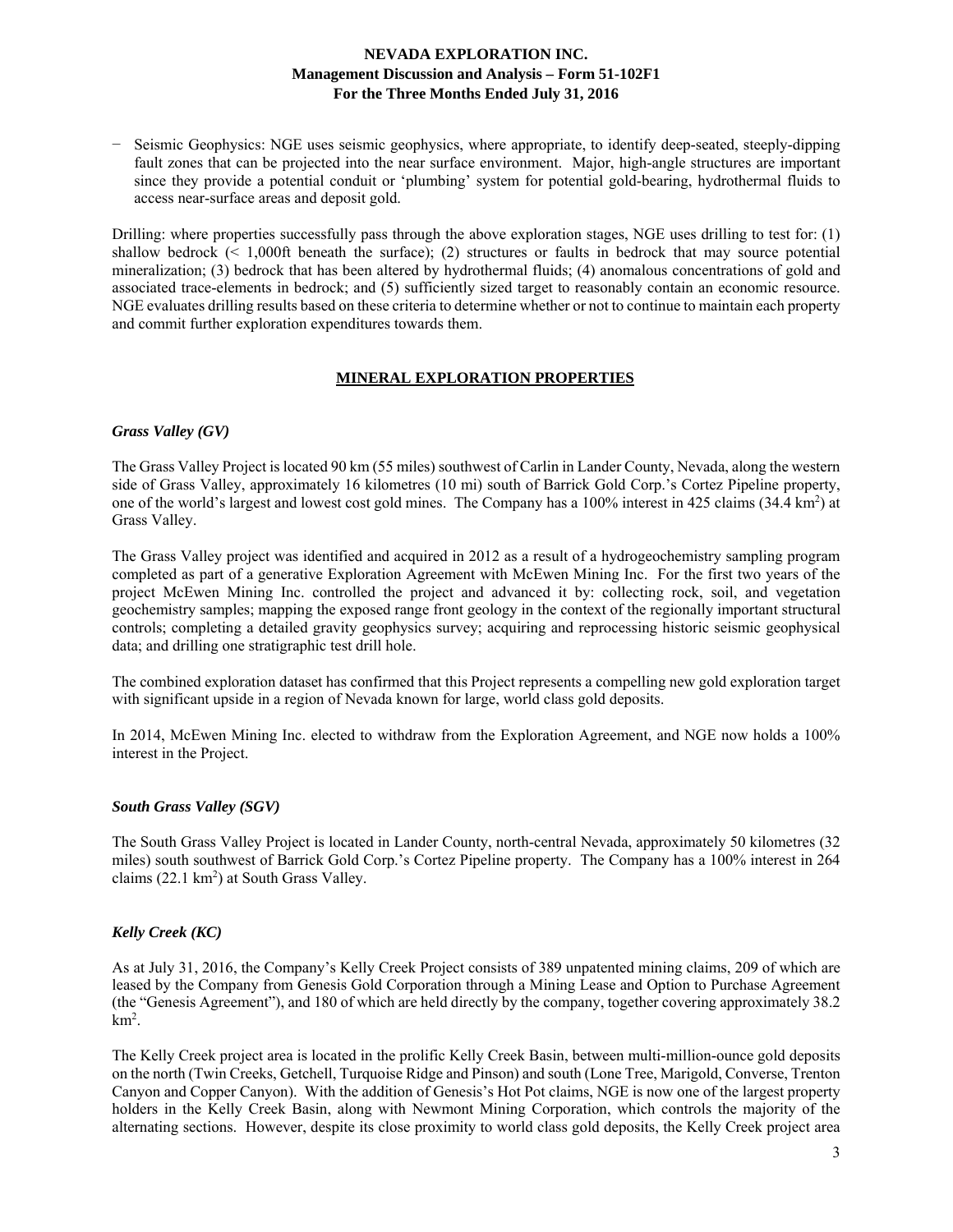has seen very limited historic exploration activity because the Basin's bedrock is largely covered by syn- to postmineral volcanic units and post-mineral alluvium.

During 2007 and 2008, NGE completed a large scale reconnaissance hydrogeochemistry sampling program across the Kelly Creek Basin and successfully delineated a significant area of anomalous hydrogeochemistry similar to that surrounding the adjacent gold mines. A detailed gravity geophysical survey was completed in 2010 with positive results confirming the presence of shallow bedrock over the large area.

Kelly Creek sits adjacent to NGE's Hot Pot Project and has benefited from the updated and improved understanding of the district geologic controls provided by the Enexco drilling at Hot Pot (see Hot Pot discussion below). Combined with the hydrogeochemistry and gravity geophysics that NGE has collected, and the favorable regional, district and property scale lithology, structure and alteration, NGE believes that it has narrowed the area of exploration focus at Kelly Creek and confirmed the strong potential for covered gold mineralization. NGE expects the next phases of work at Kelly Creek to include detailed air magnetic geophysics, additional groundwater sampling, and seismic geophysics.

### *Hot Pot (HP)*

In 2004, NGE's regional reconnaissance hydrogeochemistry program identified a prospective exploration target near Hot Pot in Humboldt County, Nevada, approximately 30km northwest of Battle Mountain, Nevada. The Hot Pot Project consists of approximately 8.8 km<sup>2</sup> of private land leased by the Company under a Mining Lease Agreement

In 2005, nine RC drill holes were completed at Hot Pot to depths ranging from 92m (300ft) to 190m (620ft) for a total of 1,195m (3,900ft). The widely-spaced, shallow holes confirmed bedrock to range in depth from 33m (110ft) to 112m (370ft). The bedrock was hydrothermally altered and contained anomalous gold and trace elements similar to that associated with the Lone Tree gold mine. The drilling also confirmed and enlarged the area of anomalous hydrogeochemistry.

In 2007, NGE used its hydroprobe equipment to complete a detailed hydrogeochemistry survey at Hot Pot on a 400m (1/4 mi) grid. The resulting dataset showed highly anomalous gold and trace elements chemistry and further expanded the area of exploration interest. Additionally, in 2007, NGE completed two seismic geophysical lines, which identified several deep, north-trending, steeply-dipping fault zones. In 2008, NGE completed a detailed gravity geophysical survey, which successfully mapped the relative depth to the underlying bedrock by measuring the density contrast between 200m sampling points. The gravity survey delineated sharp changes in the slope of the bedrock that coincided with the fault zones identified by seismic geophysics.

In 2008, NGE completed 10 vertical, RC drill holes to test small segments of the steeply-dipping fault zones identified by the 2007 seismic and gravity geophysics. Three vertical holes were spaced 100m (330ft) apart on each of three lines. The holes ranged in depth from 50m (165ft) to 175m (575ft) for a total of 1,085m (3,565ft). The shallow drill holes encountered hydrothermally altered bedrock containing anomalous gold and trace elements. Deeper, angle drill holes designed to cross cut the areas where the steeply-dipping fault zones had been projected were planned, but the drilling contractor was unable to complete the program.

Also in 2008, an energy company, with business interests separate from NGE, started a deep test drill hole on the Hot Pot Property. In exchange for NGE's seismic data, NGE was granted access to drill cuttings from the 1,372m (4,500ft) drill hole. Significantly, the deep drill hole encountered hydrothermally-altered, Paleozic Rocks underlying the Hot Pot Project. Hydrothermal alteration includes carbon re-mobilization, local bleaching, clay, de-calcification and secondary pyrite.

Although potentially economic quantities of gold mineralization have not yet been encountered at Hot Pot, drilling to date has been wide-spaced and could have easily missed the type of high-angle fault zones that control significant known gold mineralization elsewhere in the region. The widely-distributed, highly anomalous gold in groundwater together with the large area of hydrothermally-altered and geochemically anomalous bedrock strongly suggests that higher values for gold in bedrock than have been discovered to date may still be located nearby. The next step is more closely-spaced, shallow, vertical drill holes and/or deeper, angle holes targeted to intersect steeply-dipping, potentially ore-bearing fault zones and favourable bedrock units.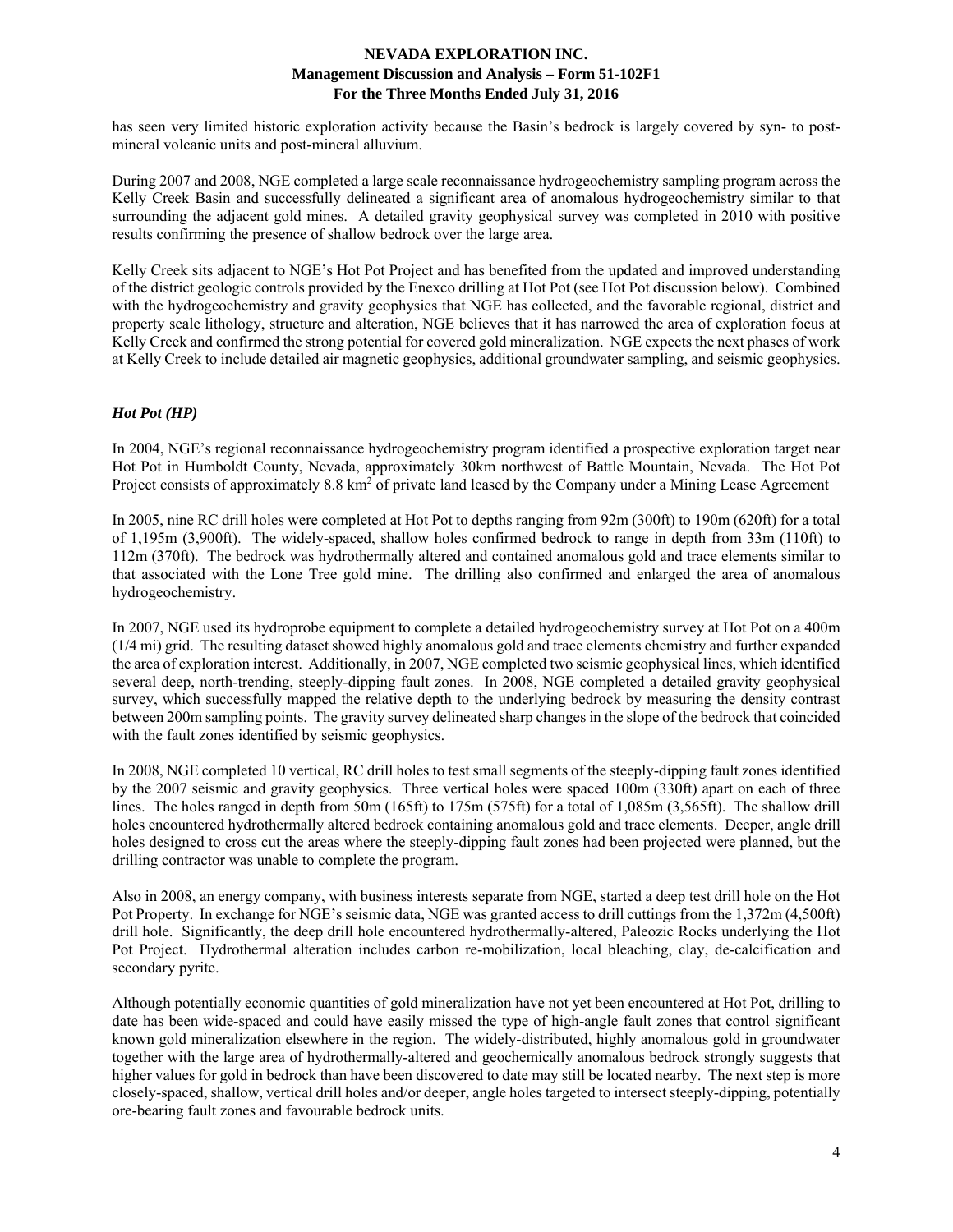On September 16, 2009, the Company entered into an Exploration Agreement with International Enexco Ltd. ("Enexco") whereby Enexco can earn a 51% interest in the Hot Pot Property by drilling 6,000 meters (19,600ft) over three years, with the option to earn an additional 19%, for 70% total, by drilling another 3,000 meters (9,800ft) during the fourth year. On July 2, 2009, NGE announced that Enexco had begun drilling at Hot Pot.

In 2009 and early 2010, Enexco completed an 11 hole, 3,462 metre (11,360 ft) core drilling program at Hot Pot to collect stratigraphic information and test for mineralized structures beneath the alluvial cover. Enexco's drilling successfully encountered weak, but widespread anomalous gold values in all 11 holes. Importantly, the results showed that the anomalous gold values at Hot Pot are associated with increased copper values, an association that is related to ore-grade gold mineralization within the Marigold mine complex 9 km (6 miles) to the south-southwest. In addition, the results included anomalous silver concentrations, including one 4.57 metre (15 ft) interval averaging 15.5 gpt silver, as well as several other trace element distribution patterns indicative of a large hydrothermal system. Enexco engaged Doug McGibbon, an economic geologist with over 25 years of exploration experience in the Battle Mountain area and responsible for major discoveries at the Marigold and Pinson mines, to review the drilling results and the exploration data, and to put the Hot Pot Property into regional context (taken from January 25, 2010, Enexco news release):

"Mr. McGibbon's study has confirmed that the hydrothermally altered and mineralized lithologies at Hot Pot are similar if not stratigraphically equivalent to those hosting orebodies at the Marigold mine. Although gold values only ranged up to 66 parts per billion, the mineralized zones encountered were up to 149 metres in length beneath overburden cover that was between 40 to 152 metres in all but two of the holes, with the spacing between holes still leaving sufficient room to host a significant gold deposit. Drilling also identified zones of oxidation to depths of 300 metres, significant intervals of brecciated material indicative of several major fault zones and an apparent horst block with similarities to the geologic setting at the Lone Tree mine. Structural analysis is currently under way, and additional geochemical and geophysical work are being considered to focus further drilling."

On August 16, 2011, NGE reported that Enexco withdrew from the Exploration Agreement at Hot Pot, and that as a result, Enexco retained no interest in the project. NGE has updated the exploration model for the project based on Enexco's drilling, and NGE believes that the combined dataset confirms that the project represents a compelling exploration target in an important part of Nevada.

### *Awakening (AW)*

The Awakening Project is located in Humboldt County, Nevada, approximately 50km north-northwest of Winnemucca, Nevada, and directly north of the Sleeper Gold Mine. The Company has a 100% interest in 6 claims  $(0.5 \text{ km}^2)$  at Awakening.

The Awakening Project is largely covered by syn- to post-mineral volcanic units and post-mineral alluvium and as a result, has seen little historic exploration activity. Projections of favourable lithology, structure, and alteration at regional, district and property scales suggest that potentially important gold-silver mineralization may be located within economic depths beneath the cover at Awakening.

In 2007 and 2008, NGE completed a detailed hydrogeochemistry program at Awakening. The groundwater samples contained high levels of gold and other trace elements in concentrations similar to those found at the adjacent Sleeper mine. During April and June, 2008, the Company's field crews completed soil sampling programs across the property and successfully confirmed the presence of anomalous gold and gold-related trace elements.

Also in 2008, NGE acquired approximately 85km<sup>2</sup> (33mi<sup>2</sup>) of high quality gravity geophysics data and approximately 173 km<sup>2</sup> (67 m<sup>2</sup>) of air magnetic data. The gravity geophysical survey was collected to delineate depth to metasedimentary and granitic bedrock, potential thickness of preserved rhyolitic volcanic rocks, and the location and orientation of prominent lithologic offsets that might be indicative of major fault zones. The detailed air magnetic survey was completed to be used in conjunction with the gravity data to define magnetically anomalous volcanic lithologies and zones of hydrothermal and/or structural magnetite destruction that might be indicative of major fault zones and possible hydrothermal alteration.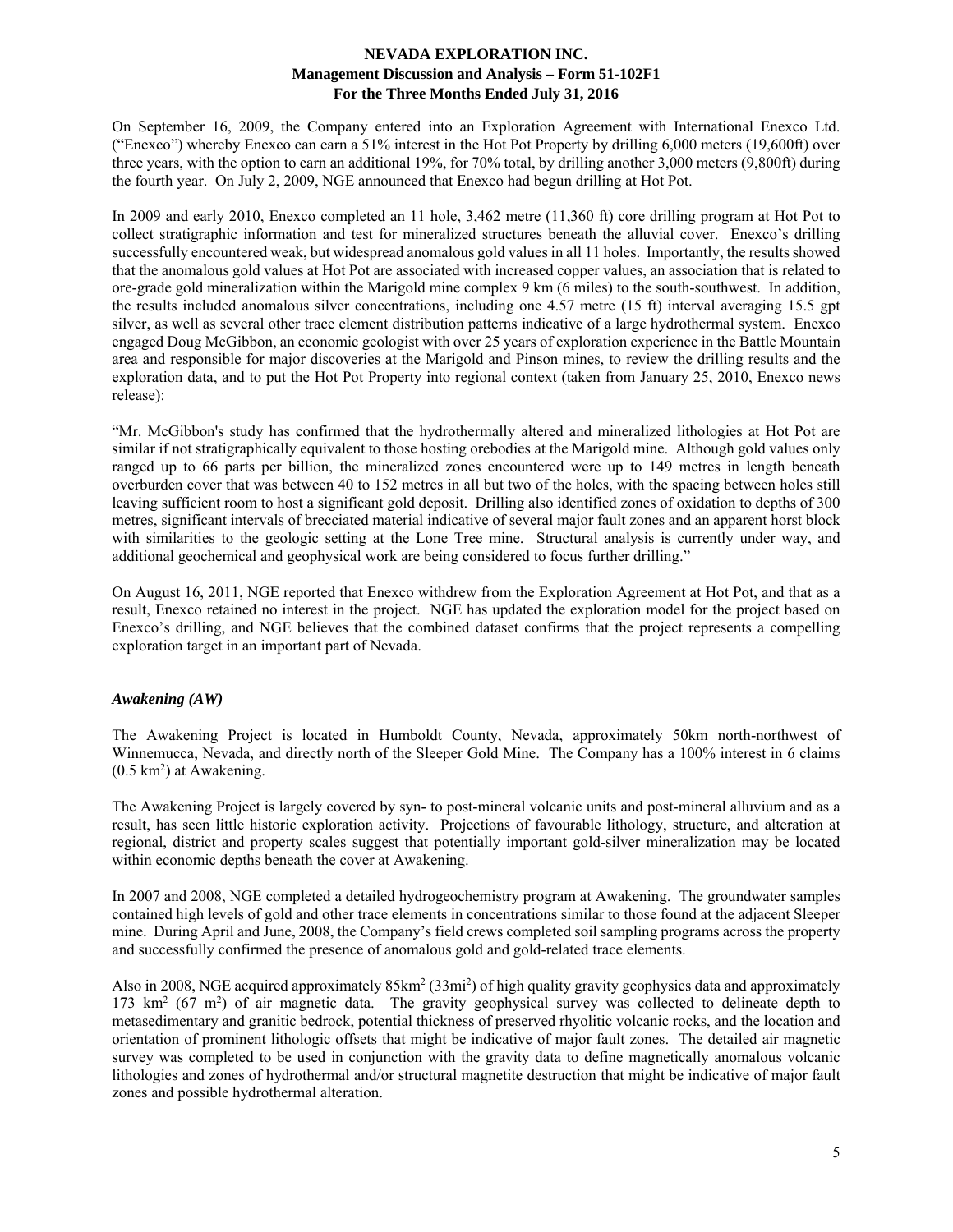The results of the geochemistry and geophysical programs combined to improve NGE's exploration model and demonstrated that Awakening is a compelling target. In 2008, NGE commenced a Phase I RC drilling program at the Awakening property but drilling was suspended due to drilling difficulties.

On June 4, 2010, Northgate Minerals Corp. ("Northgate") (TSX: NGX, NYSE Amex: NXG) and NGE announced the completion and execution of an Exploration and Option to Enter Joint Venture Agreement ("Awakening Agreement") on NGE's Awakening Gold Project ("Awakening Property"), in Humboldt County, Nevada. The Awakening Agreement granted Northgate the option to earn an initial 51% interest in the Awakening Property by spending USD\$4,100,000 in exploration and making additional cash payments totaling USD\$436,000 over five years. If Northgate completed the initial 51% earn-in, it had the option to earn an additional 14%, for a total of 65%, by completing a feasibility report on the Awakening Property.

During 2011, Northgate completed a seven hole core drilling program totalling 2,194 metres (7,198 feet). In January, 2011, Northgate was acquired by AuRico Gold Inc. ("AuRico"). AuRico indicated to NGE that Northgate's drilling results at Awakening were not encouraging enough to warrant AuRico's continuation of the Awakening Agreement, and during the year ended April 30, 2012, AuRico elected to terminate the Awakening Agreement. AuRico retains no interest in the project.

NGE's management believes that the results of NGE's integrated exploration program at Awakening have delineated a focused pediment target along a structural zone extending north from Paramount Gold & Silver Corp.'s Sleeper Gold Project.

### **Summary of expenditures by property:**

Resource properties expenditures for the period ended July 31,

|                           | 2016            | 2015 |
|---------------------------|-----------------|------|
| <b>Grass Valley</b>       | 1,556<br>$\sim$ |      |
| <b>South Grass Valley</b> | 1,121           |      |
| <b>Kelly Creek</b>        | 58,197          |      |
|                           | 60,874<br>\$    | \$   |

### **RESULTS OF OPERATIONS**

### *During the three-month period ended July 31, 2016:*

During the three-month period ended July 31, 2016, the Company's net losses were \$310,856 compared to net loss of \$87,342 for the three-month period ended July 31, 2015. The increase in net losses was primarily due to exploration and evaluation expenditures, investor relations expenses, share-based payments, and salaries.

Exploration and evaluation expenditures during the three-month period ended July 31, 2016 were \$60,874, compared to \$nil during the three-month period ended July 31, 2015. This is due to increased exploration activities.

Investor relations expenses during the three-month period ended July 31, 2016 were \$129,838, compared to \$900 during the three-month period ended July 31, 2015. This increase is a result of the Company's plan to increase its market awareness.

Salaries during the three-month period ended July 31, 2016 were \$42,400, compared to \$26,259 during the threemonth period ended July 31, 2015. This is due to increased exploration activities during the period.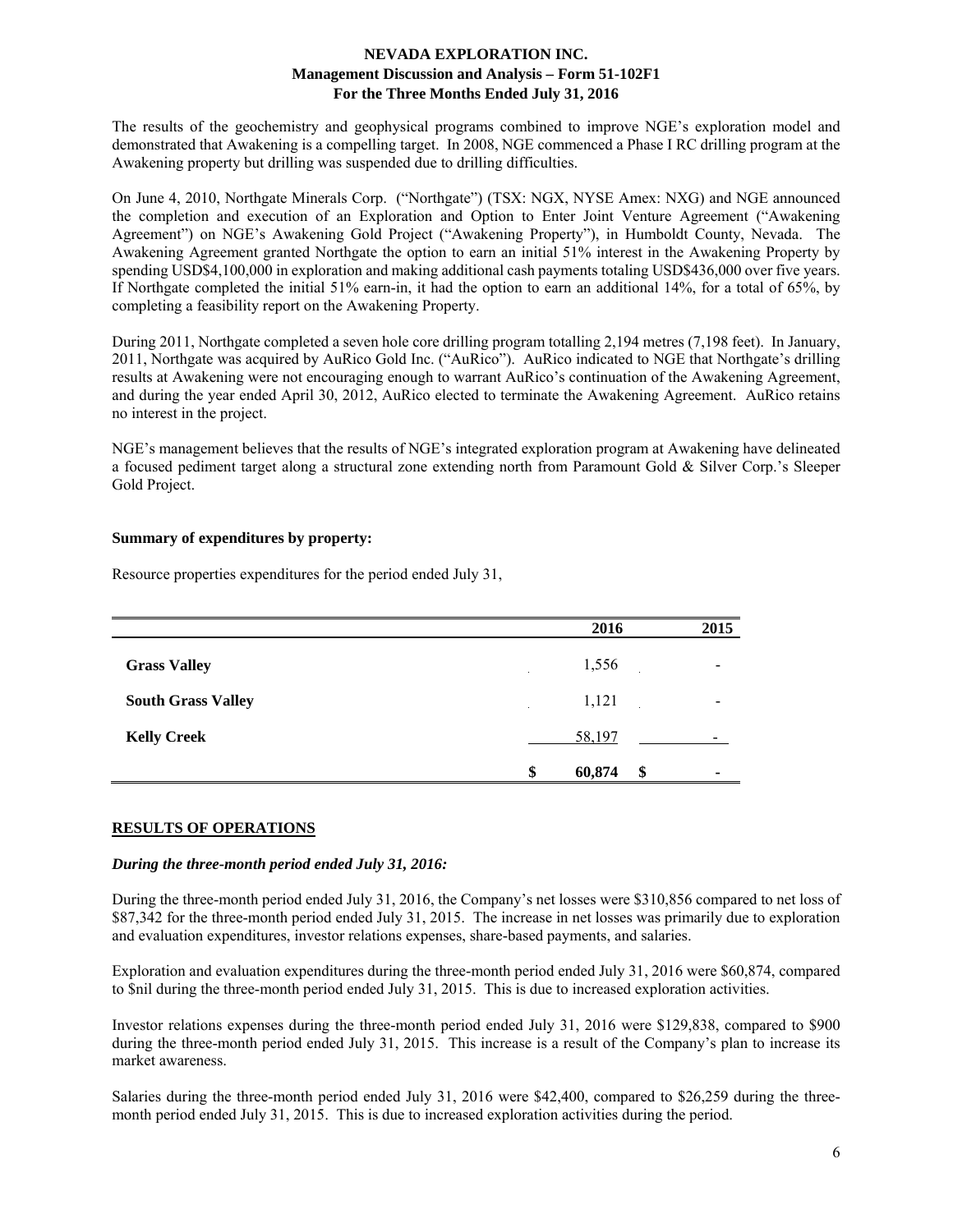Share-based payments during the three-month period ended July 31, 2016 were \$20,457, compared to \$nil during the three-month period ended July 31, 2015. This is a result of options vesting during the current period, no options were issued or vesting during the period ended July 31, 2015.

#### *Selected Annual Information*

The following table provides a brief summary of the Company's financial operations. For more detailed information, refer to the financial statements.

|                                  |   | Year Ended<br>April 30,<br>2016 | Year Ended<br>April 30,<br>2015 | Year Ended<br>April 30,<br>2014 |
|----------------------------------|---|---------------------------------|---------------------------------|---------------------------------|
| Net loss                         | S | (1,200,812)                     | $(419,859)$ \$                  | (1,085,978)                     |
| Basic and diluted loss per share |   | (0.05)                          | (0.03)                          | (0.08)                          |
| Total assets                     |   | 202,897                         | 214,910                         | 278,051                         |
| Total long-term liabilities      |   | 18,631                          | 28,855                          | 35,870                          |

### *Summary of Quarterly Results*

|                                                        |    | Three Month<br>Period Ended<br>July $31$ ,<br>2016 |    | Three Month<br>Period Ended<br>April 30.<br>2016 |    | Three Month<br>Period Ended<br>January 31,<br>2016 |     | Three Month<br>Period Ended<br>October 31,<br>2015 |
|--------------------------------------------------------|----|----------------------------------------------------|----|--------------------------------------------------|----|----------------------------------------------------|-----|----------------------------------------------------|
| Total assets<br>Working capital (deficiency)<br>Equity | S. | 2,167,689<br>1,677,698<br>1,972,889                | -S | 202,897<br>(32, 400)<br>40,442                   | -S | 244,055<br>37,566<br>96,678                        | - S | 349,601<br>41,476<br>187,174                       |
| Net income (loss)<br>Income (loss) per share           |    | (310, 856)<br>(0.01)                               |    | (301, 842)<br>(0.01)                             |    | (498, 859)<br>(0.02)                               |     | (342,062)<br>(0.01)                                |

|                                                                             |    | Three Month<br>Period Ended<br>July 31,<br>2015  | Three Month<br>Period Ended<br>April 30,<br>2015  | Three Month<br>Period Ended<br>January 31,<br>2015 |   | Three Month<br>Period Ended<br>October 31,<br>2014 |
|-----------------------------------------------------------------------------|----|--------------------------------------------------|---------------------------------------------------|----------------------------------------------------|---|----------------------------------------------------|
| Total assets<br>Working capital (deficiency)<br>Equity<br>Net income (loss) | S. | 213,467<br>(537, 389)<br>(398, 903)<br>(87, 342) | 214,910 \$<br>(32, 400)<br>(303, 153)<br>(83,048) | 202,344<br>(361, 788)<br>(221, 695)<br>3,702       | S | 217,000<br>(371, 244)<br>(241,510)<br>(238, 332)   |
| Loss per share                                                              |    | (0.01)                                           | (0.00)                                            | (0.00)                                             |   | (0.02)                                             |

### **ASSETS & LIABILITIES**

Deposits for land reclamation also add to the Company's asset base. Those deposits as at July 31, 2016 are \$46,882 (April 30, 2016 - \$45,281). These deposits (bonds) are required by the U.S Bureau of Land Management (BLM) and US Forest Service (USFS) to ensure that reclamation and clean-up work on the Company's properties will be completed to the satisfaction of the BLM and the USFS.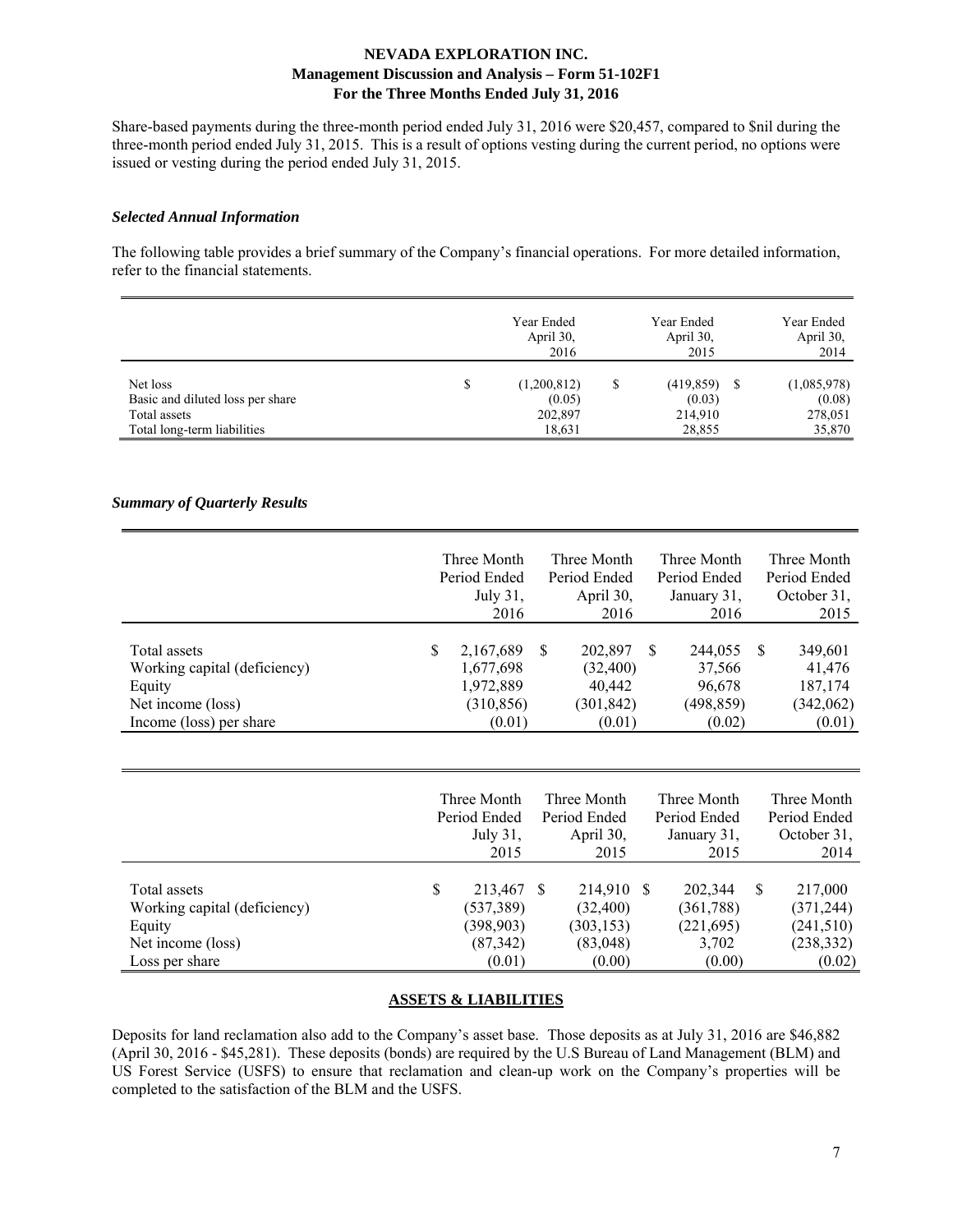### **LIQUIDITY AND CAPITAL RESOURCES**

## *Liquidity*

The Company has financed its operations primarily through the issuance of common shares. The Company continues to seek capital through various means including the issuance of equity and/or debt.

Net cash used in operating activities for the period ended July 31, 2016 was \$242,054 compared to cash used of \$15,459 during the period ended July 31, 2015 and consists primarily of the operating loss and changes in non-cash working capital items.

Net cash used by investing activities for the period ended July 31, 2016 was \$227,232 compared to \$nil used during the year ended July 31, 2015, and consists of acquisition of equipment in the current period.

Net cash provided by financing activities for the period ended July 31, 2016 was \$2,221,729 compared to \$6,457 provided during the period ended July 31, 2015. The difference is primarily attributable to proceeds from private placement received of \$1,711,634 and \$513,000 of warrants exercised during the period ended July 31, 2016.

### *Capital Resources*

As of July 31, 2016, the Company has a finance lease obligation for a leased vehicle of \$29,298 (US - \$22,441), with blended monthly payments of principal and interest, bearing interest at a rate of 2.90% per annum. The total of principal repayments of the finance lease obligations that are due within the next one year is \$8,913, and the remaining portion for \$19,383 is due between fiscal year 2018 to 2019.

#### *Commitment*

The Company has the following commitments:

- premise commitments of \$15,736 in fiscal 2017; and
- various commitments relating to its resource properties.

#### *Off Balance Sheet Arrangements*

As at July 31, 2016, NGE had no off balance sheet arrangements such as guaranteed contracts, contingent interests in assets transferred to an entity, derivative instrument obligations or any instruments that could trigger financing, market or credit risk to NGE.

### **RELATED PARTY TRANSACTIONS**

During the period ended July 31, 2016, the Company:

i) paid or accrued \$13,800 in professional fees to a firm in which the Chief Financial Officer of the Company is a partner.

During the period ended July 31, 2015, the Company:

i) paid or accrued \$12,920 in professional fees to a firm in which the Chief Financial Officer of the Company is a partner.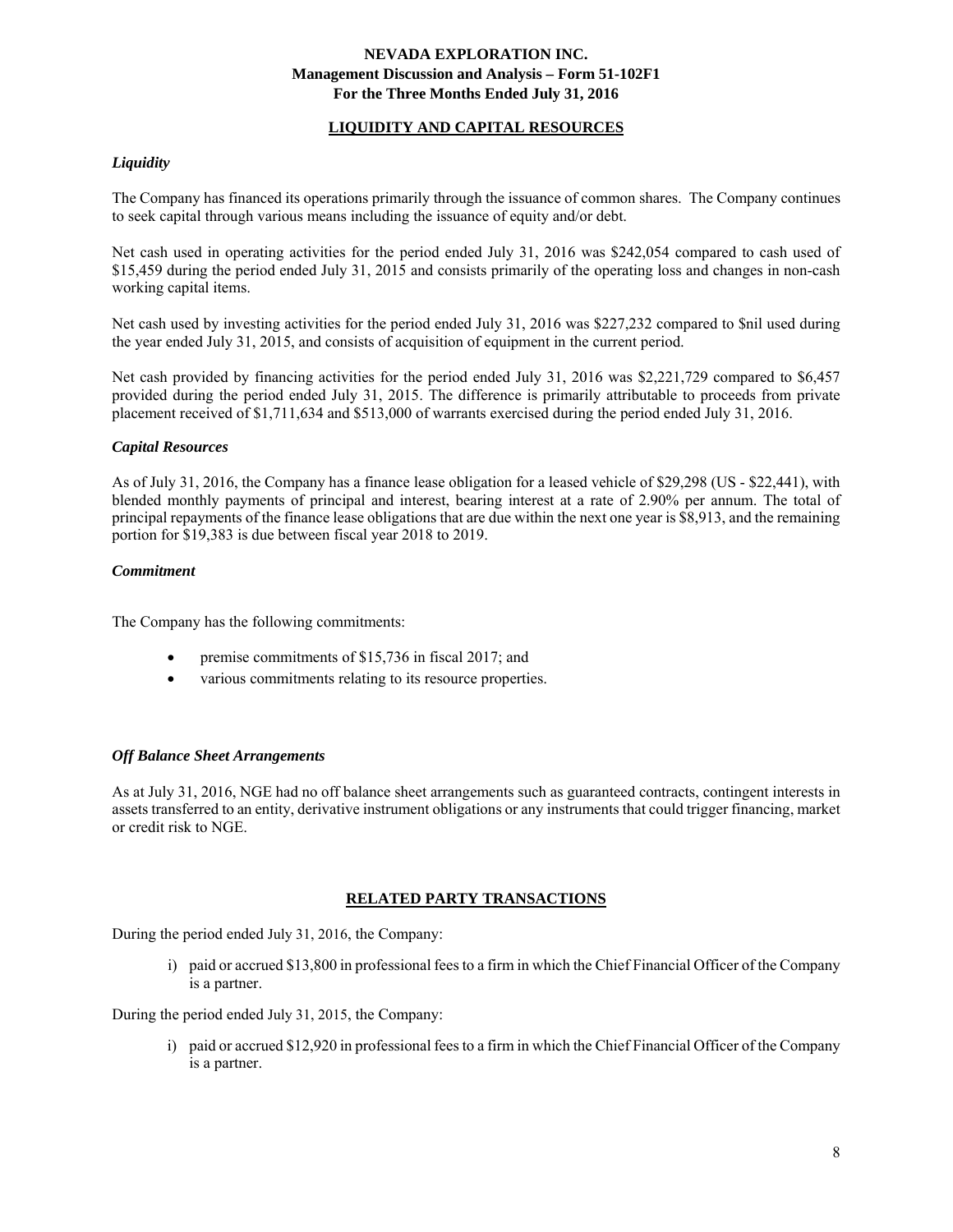The amounts included in accounts payable and accrued liabilities which are due to related parties are as follows:

|                                                                                                     | July 31,<br>2016 | April 30,<br>2016 |
|-----------------------------------------------------------------------------------------------------|------------------|-------------------|
| Due to a firm of which the Chief Financial Officer is a partner<br>Due to management of the Company | 24,940<br>5,250  | 26,225<br>2,000   |
|                                                                                                     | 30.190           | 28,225            |

# **KEY MANAGEMENT COMPENSATION**

Remuneration of key management of the Company was as follows:

|                 | Three Months<br>Ended<br>July 31, 2016 |   | Three Months<br>Ended<br>July 31, 2015 |
|-----------------|----------------------------------------|---|----------------------------------------|
| <b>Salaries</b> | 42,400                                 |   | 26,259                                 |
|                 | 42,400                                 | S | 26,259                                 |

The amount included in accounts payable and accrued liabilities which is due to key management personnel is as follows:

|                                 | July 31.<br>2016 | April 30,<br>2016 |
|---------------------------------|------------------|-------------------|
| Due to key management personnel | 5.250            | 2,000             |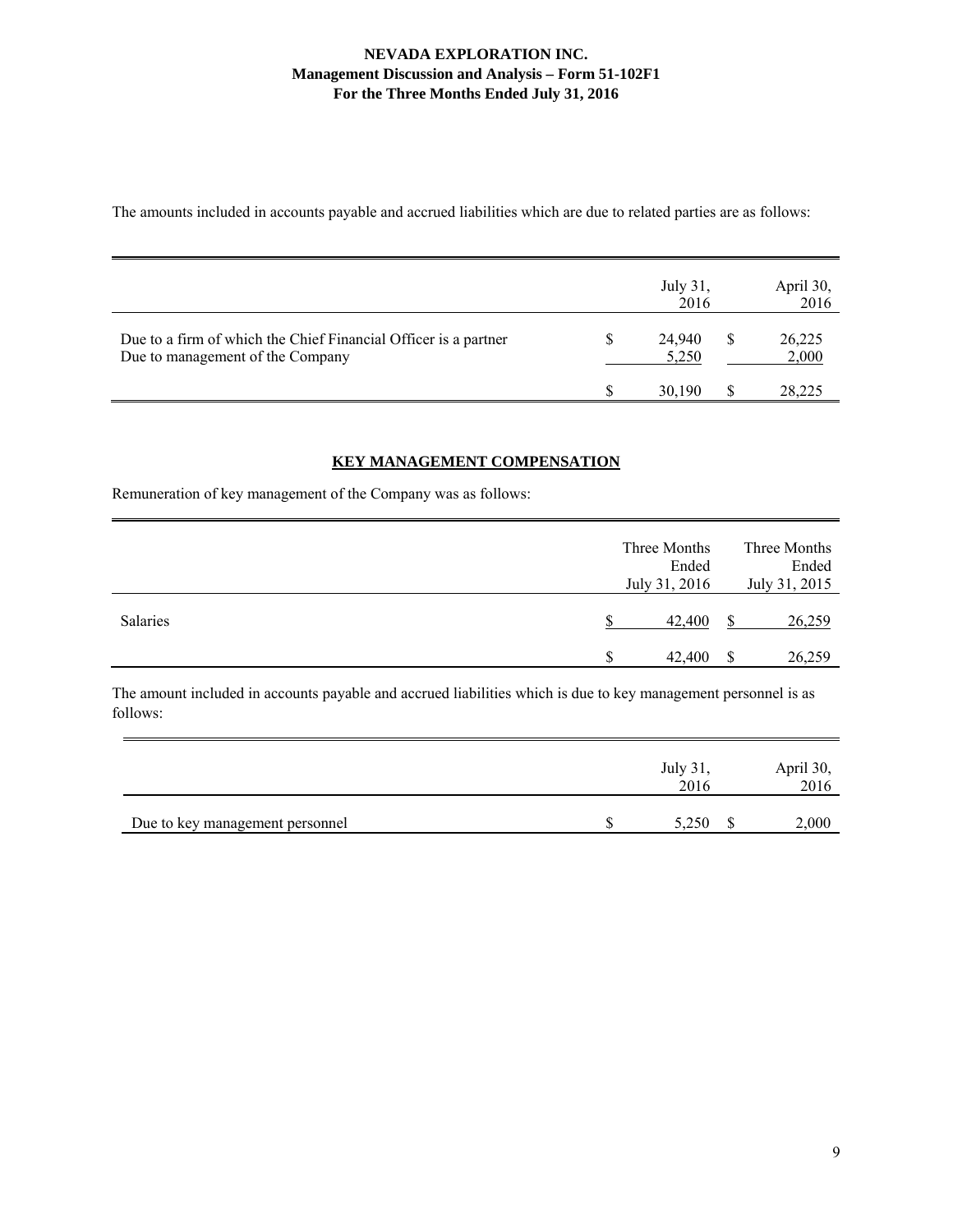### **DISCLOSURE OF OUTSTANDING SHARE DATA**

As at September 29, 2016, the Company has 46,364,350 common shares issued and outstanding and has the following stock options and warrants outstanding:

|                      | Number<br>of Options | Exercise<br>Price | <b>Expiry Date</b>     |  |
|----------------------|----------------------|-------------------|------------------------|--|
|                      |                      |                   |                        |  |
| <b>Stock options</b> |                      |                   |                        |  |
|                      | 10,000               | 1.10              | September 25, 2017     |  |
|                      | 50,000               | 1.20              | December 4, 2017       |  |
|                      | 280,000              | 1.00              | March 2, 2019          |  |
|                      | 1,625,000            | 0.19              | October 19, 2020       |  |
|                      | 125,000              | 0.32              | December 31, 2020      |  |
|                      | 100,000              | 0.37              | April 20, 2021         |  |
|                      | 2,220,000            | 0.47              | August 2, 2026         |  |
|                      | 4,410,000            |                   |                        |  |
| <b>Warrants</b>      |                      |                   |                        |  |
|                      | 287,010              | 0.50              | <b>August 19, 2017</b> |  |
|                      | 6,420,000            | 0.10              | August 28, 2018        |  |
|                      | 939,150              | 0.10              | August 28, 2018        |  |
|                      | 700,000              | 0.10              | September 23, 2018     |  |
|                      | 661,500              | 0.50              | December 29, 2017      |  |
|                      | 2,573,799            | 0.60              | January 12, 2018       |  |
|                      | 1,000,000            | 0.60              | February 10, 2018      |  |
|                      | 12,581,459           |                   |                        |  |

### **Fully diluted:** 63,355,809

### **FINANCIAL INSTRUMENTS AND FINANCIAL RISK FACTORS**

#### *Risk Management Policies*

The Company is exposed to risk due to the nature of its financial instruments. Risk management is the responsibility of management and the Company did not use derivative instruments.

#### *Fair Value*

Financial instruments measured at fair value are classified into one of three levels in the fair value hierarchy according to the relative reliability of the inputs used to estimate the fair values. The three levels of the fair value hierarchy are:

- Level 1 Unadjusted quoted prices in active markets for identical assets or liabilities;
- Level 2 Inputs other than quoted prices that are observable for the asset or liability either directly or indirectly; and Level 3 – Inputs that are not based on observable market data.

Short term investments are measured at level 1 of the fair value hierarchy. The fair value of short term investments is measured at the market price of the common shares held at the measurement date. The carrying value of cash, deposits and bonds, finance lease obligations and accounts payable and accrued liabilities approximated their fair value because of the short-term nature of these instruments.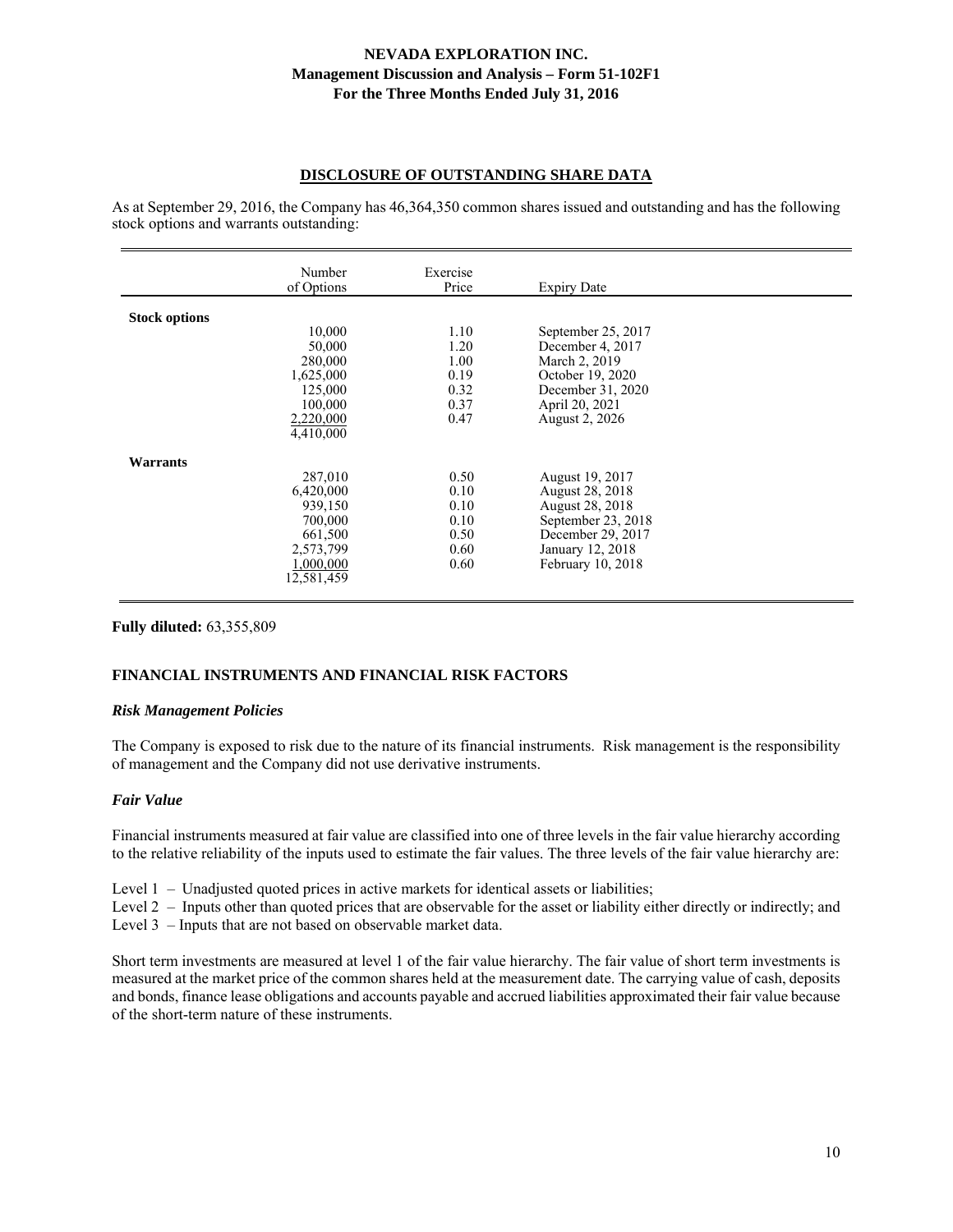## *Financial Risk Factors*

The Company's risk exposures and the impact on the Company's financial instruments are summarized below:

#### *Credit risk*

Credit risk is the risk of loss associated with a counterparty's inability to fulfill its payment obligations. The Company's credit risk is primarily attributable to cash. Management believes that the credit risk concentration with respect to cash is remote as it maintains accounts with highly-rated financial institutions.

### *Liquidity risk*

Liquidity risk is the risk that the Company will not be able to meet its financial obligations as they fall due. The Company manages liquidity risk through the management of its capital structure and financial leverage, as outlined in the discussion on capital management. It also manages liquidity risk by continuously monitoring actual and projected cash flows. The Board of Directors reviews and approves the Company's operating and capital budgets, as well as any material transactions out of the normal course of business.

As at July 31, 2016, the Company had a cash balance of \$1,821,460 (April 30, 2016 - \$74,820) to settle current liabilities of \$175,417 (April 30, 2016 - \$143,824). The Company believes that there is no liquidity risk as at July 31, 2016.

### *Market risk*

Market risk is the risk of loss that may arise from changes in market factors such as interest rates, foreign exchange rates, and commodity and equity prices.

(a) Interest rate risk

 The Company is exposed to interest rate risk to the extent that the cash maintained at the financial institutions is subject to floating rate of interest. The interest rate risks on cash, deposits, and bonds, and on the Company's finance lease obligations are not considered significant.

(b) Foreign currency risk

The Company is exposed to financial risk arising from fluctuations in foreign exchange rates and the degree of volatility of these rates. A significant portion of the Company's expenses is denominated in US dollars. Consequently, certain assets, liabilities and operating expenses are exposed to currency fluctuations. The Company does not use derivative instruments to reduce its exposure to foreign currency risk. Net assets denominated in foreign currency and the Canadian dollar equivalents as at July 31, 2016 are as follows:

|                                                                                        |    | USD                                        |   | CDN                                          |
|----------------------------------------------------------------------------------------|----|--------------------------------------------|---|----------------------------------------------|
| Current assets<br>Non-current assets<br>Current liabilities<br>Non-current liabilities | \$ | 99,021<br>236,537<br>(67,764)<br>(14, 846) | S | 129,281<br>308,824<br>(88, 472)<br>(19, 383) |
|                                                                                        | S  | 252,948                                    |   | 330,250                                      |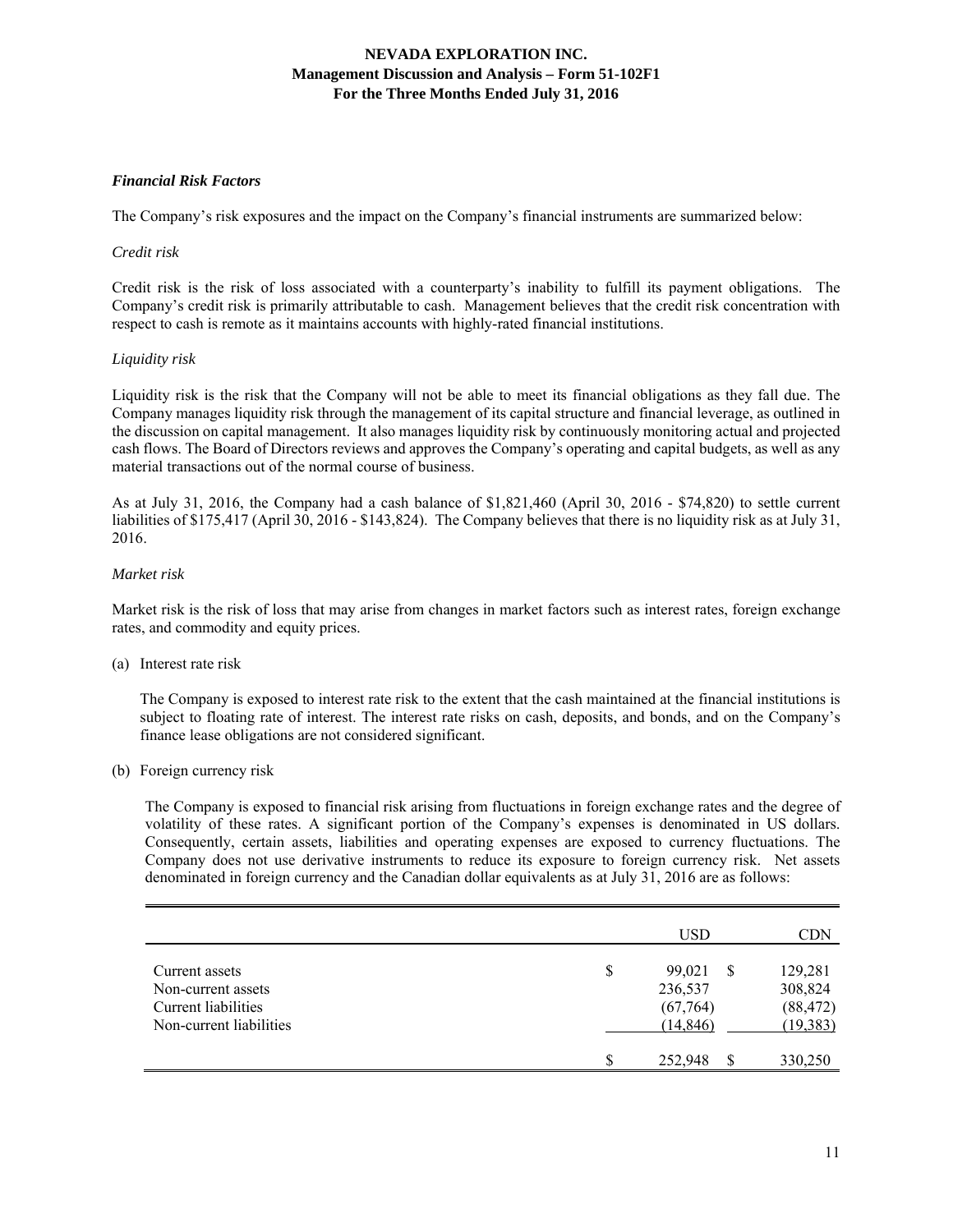Based on the above net exposures as at July 31, 2016, and assuming all other variables remain constant, a 1% change in the value of the US dollar against the Canadian dollar would result in an increase/decrease of \$3,303 in comprehensive loss.

#### **CAPITAL MANAGEMENT**

In order to maintain its capital structure, the Company, is dependent on equity funding and when necessary, raises capital through the issuance of equity instruments, primarily composed of common shares and incentive stock options. In the management of capital, the Company includes the components of equity as well as cash.

The Company prepares annual estimates of exploration expenditures and monitors actual expenditures compared to the estimates to ensure that there is sufficient capital on hand to meet ongoing obligations. The Company's investment policy is to invest any excess cash in highly liquid short-term deposits with terms of one year or less and which can be liquidated after thirty days without interest penalty. The Company currently has insufficient capital to fund its exploration programs and is reliant on completing equity financings to fund further exploration. The Company is not subject to any externally imposed capital requirements.

There were no changes in the Company's approach to capital management during the quarter ended July 31, 2016.

#### **RISKS AND UNCERTAINTIES**

In conducting its business of mineral exploration, NGE is subject to a wide variety of known and unknown risks, uncertainties and other factors which may affect the results, performance or achievement of the Company. Such risks and factors include, among others: risks related to the actual results of current and future exploration activities; future prices for gold, silver, and other commodities; environmental risks and hazards; the Company's lack of substantial revenue; the Company's ongoing need to raise money through equity financings; increases to operating, labour, and supply costs; and changes to government regulation, taxes, and fees. Although the Company attempts to identify and plan for these important factors that could affect results materially, the Company cautions the reader that the above list of risk factors is not exhaustive, and that there may be other factors that cause results to differ from anticipated, estimated, or intended results. Ultimately, there can be no guarantee that the Company will be successful in making an economic mineral discovery.

#### **LIST OF DIRECTORS AND OFFICERS**

Wade A. Hodges, CEO and Director Dennis Higgs, Chairman and Director Cyrus Driver, CFO Kenneth Tullar, COO James Buskard, President Dr John E. Larson, Director Benjamin Leboe, Director

#### **CONTINUANCE OF OPERATIONS**

The business of mining and exploring for minerals involves a high degree of risk and there can be no assurance that current exploration programs will result in profitable mining operations. The Company's continued existence is dependent upon the preservation of its interests in the underlying properties, the discovery of economically and recoverable reserves, the achievement of profitable operations, or the ability of the Company to raise additional financing, if necessary, or alternatively upon the Company's ability to dispose of its interests on an advantageous basis. Subsequent to July 31, 2016, the Company received proceeds of \$705,000 from a private placement.

Although the Company has taken steps to verify title to the properties on which it is conducting exploration and in which it has an interest, in accordance with industry standards for the current stage of exploration of such properties,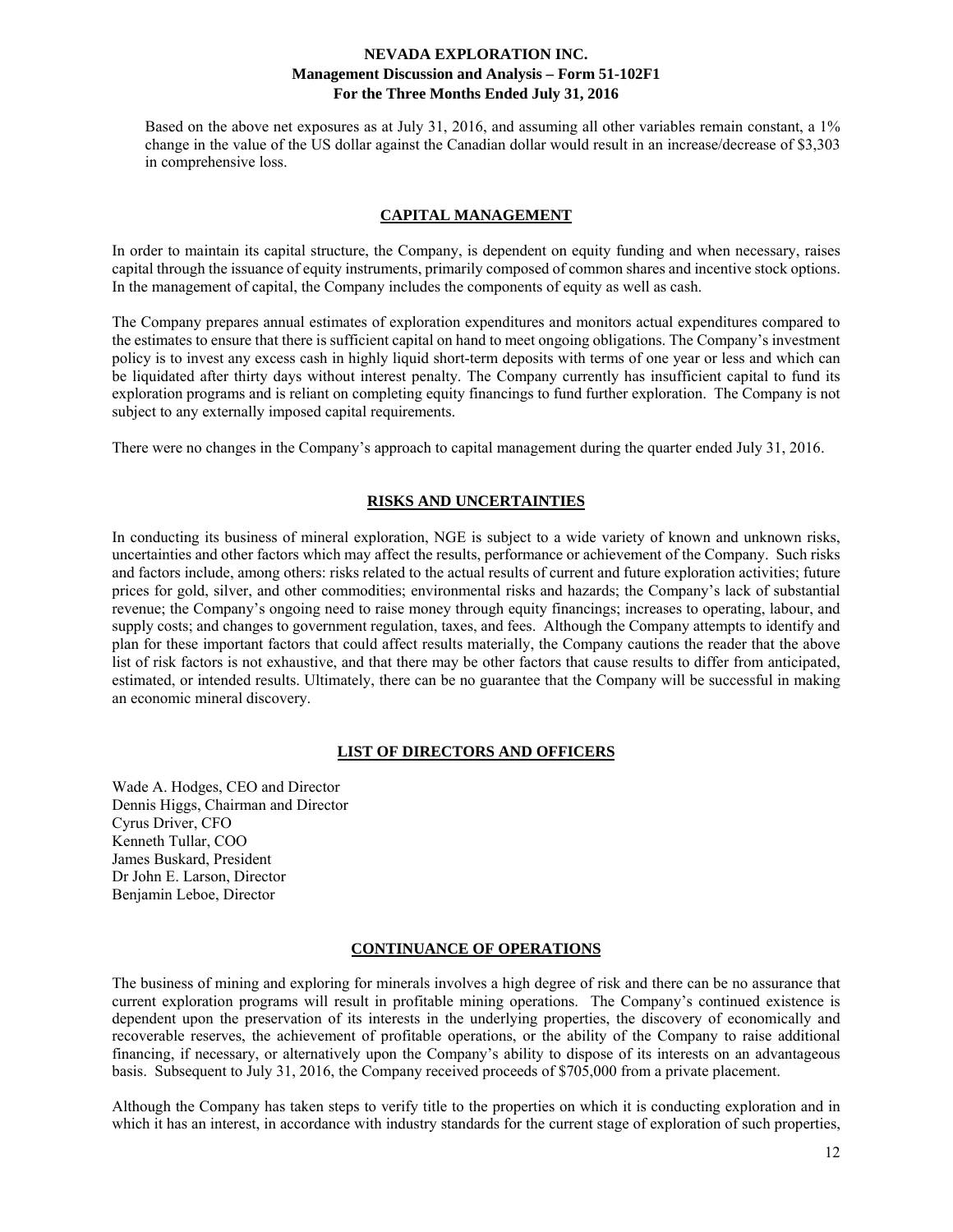these procedures do not guarantee the Company's title. Property title may be subject to unregistered prior agreements, unregistered claims and noncompliance with regulatory and environmental requirements.

### **CHANGES IN ACCOUNTING POLICIES**

There were no new and amended standards that became effective for the Company's July 31, 2016 reporting period.

#### New or revised standards and amendments to existing standards not yet effective

The Company has not applied the following new or revised standards and amendments that have been issued but are not yet effective for the Company's July 31, 2016 reporting period:

- New standard IFRS 9, *Financial Instruments*, was issued in November 2009 as the first step in its project to replace IAS 39, *Financial Instruments: Recognition and Measurement.* IFRS 9 introduces new requirements for classifying and measuring financial assets. This standard is effective for years beginning on or after January 1, 2018. The impact of this amendment is to be determined.
- New standard IFRS 16, *Leases*, specifies how an IFRS reporter will recognize, measure, present and disclose leases. The standard provides a single lessee accounting model, requiring lessees to recognize assets and liabilities for all leases unless the lease term is 12 months or less or the underlying asset has a low value. Lessors continue to classify leases as operating or finance, with IFRS 16's approach to lessor accounting substantially unchanged from its predecessor, IAS 17. This standard is effective for reporting periods beginning on or after January 1, 2019. The impact of this amendment is to be determined.
- New standard IFRS 15, *Revenue from contracts with customers*, provides guidance on how and when revenue from contracts with customers to be recognized, along with new disclosure requirements in order to provide financial statement users with more information and relevant information. This standard is effective for reporting periods on or after January 1, 2018. The impact of this standard is to be determined.

The Company plans to adopt these standards as soon as they become effective for the Company's reporting period.

During the year ended April 30, 2016, the Company retroactively changed its accounting policy for exploration and evaluation expenditures. Previously, the Company capitalized acquisition costs and deferred exploration and evaluation expenditures of mineral properties to the specific mineral properties, net of recoveries received.

Under the new policy, exploration and evaluation expenditures incurred prior to the establishment of technical feasibility and commercial viability of extracting mineral resources and prior to a decision to proceed with mine development are charged to operations as incurred. As required by IAS8 – Accounting Policies, Changes in Accounting Estimates and Errors, the Company included the restated statement of financial position as of May 1, 2014 in the April 30, 2016 consolidated financial statements

Management considers this accounting policy to provide more reliable and relevant information and more clearly represents the Company's activities.